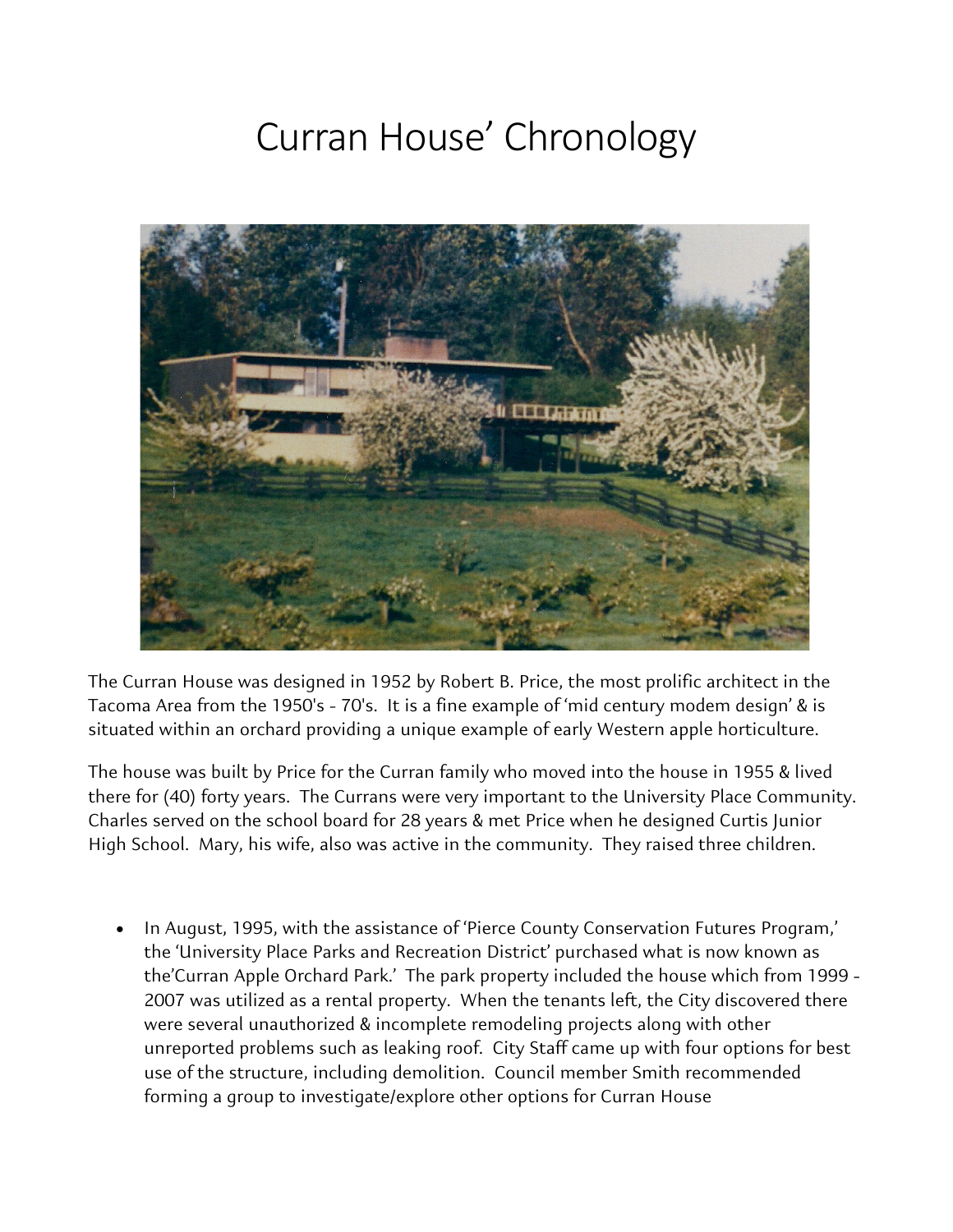- On September 8<sup>th</sup>, 2008, Cindy Bonaro, President of the 'UP Historical Society,' reported that a group called Curran House Investigating & Planning Study (CHIPS) had formed for the purpose of exploring potential future uses of the Curran home, which the group considered to be architecturally & historically significant. The group asked that the City of University Place secure the house during the investigative period with an alarm system to reduce vandalism & winterize the house, all of which were done.
- 'Washington Trust for Historic Preservation' listed the Curran House on the 2009 most endangered properties list.
- The City passed a resolution 9/14/2009 supporting the 'preservation of the Curran House' and the efforts of CHIPS & the 'University Place Historical Society' to develop a preservation plan for approval & implementation by the city in one year's time.
- Artifacts Architectural Consulting, a local architectural firm, create a Historic Structure Report outlining original architectural features that should be retained & needed repairs for Curran House restoration project.
- Clover Park Technical Interior Design students create plans for reuse of the Curran House in 2010.
- The Governor's Advisory Council on Historic Preservation named the Curran House to the 'Washington State Heritage Register,' June, 2010. The Curran House was also added to the 'National Heritage Register' in March, 2012.
- 'CHIPS' solicited funding & in-kind donations to make repairs to the Curran House, including window repairs 12/21/2010, extension of the \$30,000 Pierce County Conservation Futures money to the end of 2011 for roof replacement & decking repair. It was reported at the February 22<sup>nd</sup>, 2011 meeting to the UP City Council that CHIPS had contributed \$40,000 in cash & in-kind donations to the 'preservation of the Curran House,' including grants from the 'National Trust for Historic Preservation & Washington Trust for Historic Preservation.'
- 'UP Historical Society' offers their first annual 'Home & Garden Tour' June 10<sup>th</sup>, 2012, with proceeds assisting with funding for the Curran House restoration project. Funds raised from other annual garden tours went toward painting of the exterior & interior of the home & other needed repairs.
- 'UP Historical Society' presents a Curran House Business Plan to the UP City Council July 15<sup>th</sup>, 2013 & asks for approval to transfer the property management rights of Curran